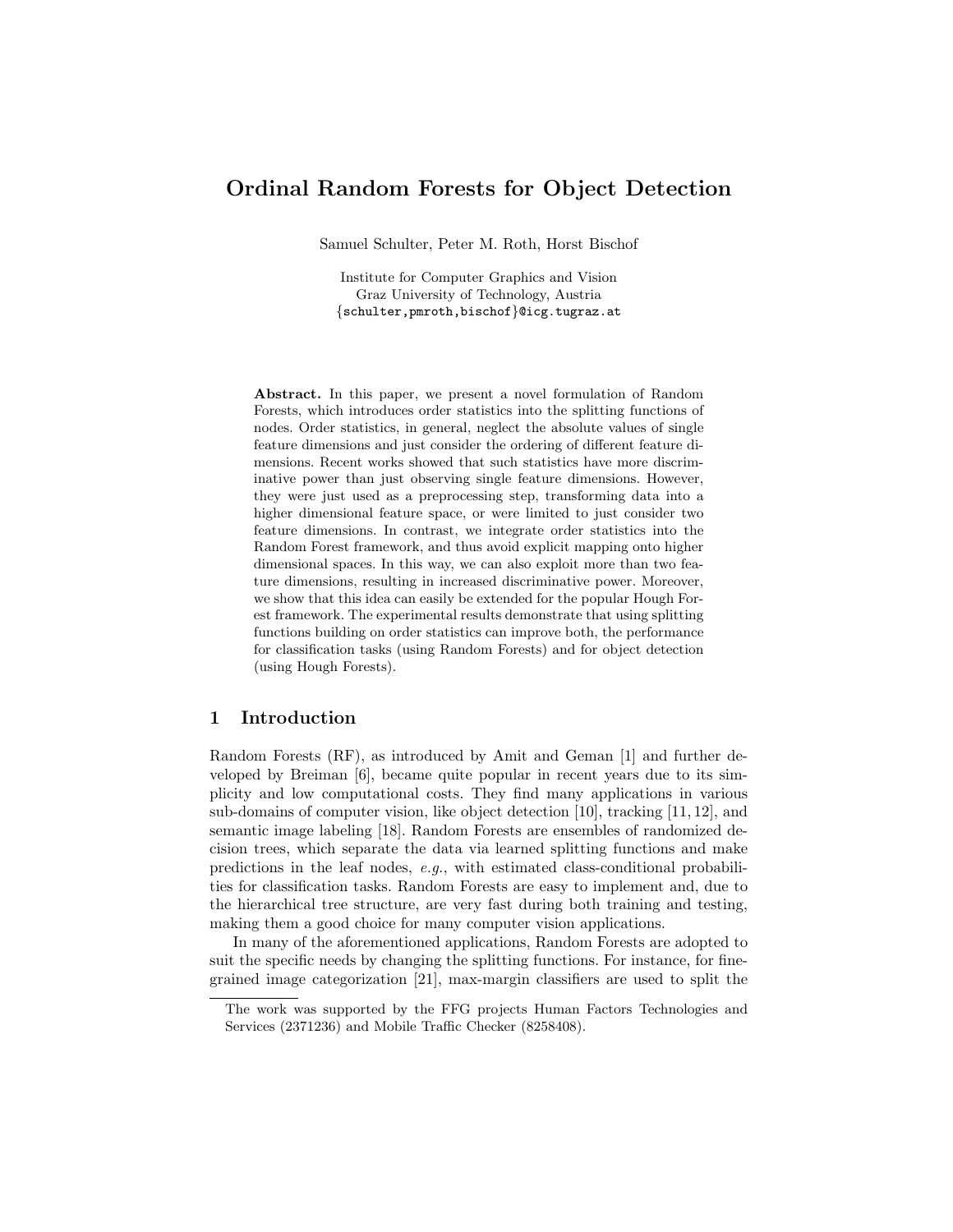data in each node. Another example are Oblique Random Forests [14], which integrate random projections into the splitting functions. For object detection and semantic image labeling, both Hough Forests [10] and Texton Forests [18] rely on splitting functions based on the difference of two randomly selected pixels on small image patches. The splitting functions used in the latter two approaches consider partial ordering statistics, i.e., the ordering of different feature dimensions according to their feature values. However, both approaches rely on the differences between the pixel values and not directly on the ordering and are limited to two pixels only. Furthermore, they neither set their focus on these splitting functions nor explore their functionalities in more detail.

A totally different approach, which explicitly explores partial order statistics, is that of Yagnik et al. [19]. They propose a non-linear transformation that randomly selects a subset of the feature dimensions and encodes the index of the maximum value of this subset. This is repeated several times to build a feature vector. They use this new data representation for several vision tasks (e.g., image classification) and show the discriminative power of this non-linear transformation. However, for good performance, they need to generate a huge number of completely random non-linear codes *(i.e., yielding a quite high di*mensional feature vector). As not all codes are discriminative, this increases the computational costs.

In this work, we show how such non-linear and discriminative transformations can be seamlessly integrated into the splitting functions of Random Forests. We can thus avoid the explicit calculation of such high dimensional data as in [19], because each node in the RF only selects the most discriminative codes. This can be seen as a feature selection process that results in lower computational costs. Nevertheless, we still maintain the properties of the non-linear transformation in each tree, thus making the Random Forest more discriminative. Similar to [19], the novel splitting functions neglect absolute values of single features but rather observe their partial ordering. Such statistics are particularly interesting in computer vision as they are independent from the illumination. That is, our splitting functions for RFs depend on several feature dimensions simultaneously and exploit their ordering statistics to split the data (see Sec. 3), rather than considering only a single dimension as in standard RFs. In the sequel, we denote this RF formulation as Ordinal Random Forest (ORF).

We also show how these splitting functions can be integrated into the Hough Forests [10] (see Sec. 4), which is a popular and widely applicable framework used for object detection  $[10]$ , tracking  $[11, 12]$ , and action recognition  $[20]$ . This extension of Hough Forests, in the following denoted as Ordinal Hough Forests (OHF), makes them more discriminative as we show in our experiments.

In Sec. 5, we evaluate our novel splitting functions on two different tasks: (i) image categorization and (ii) object detection. We first apply the  $ORF$  framework for image categorization on the popular *Caltech101* and *USPS* data sets. Then, in the second experiment, we show object detection results with the OHF framework on widely used data sets (i.e., TUD pedestrian, TUD crossing, and TUD campus). Both experiments show relative improvements of ORF and OHF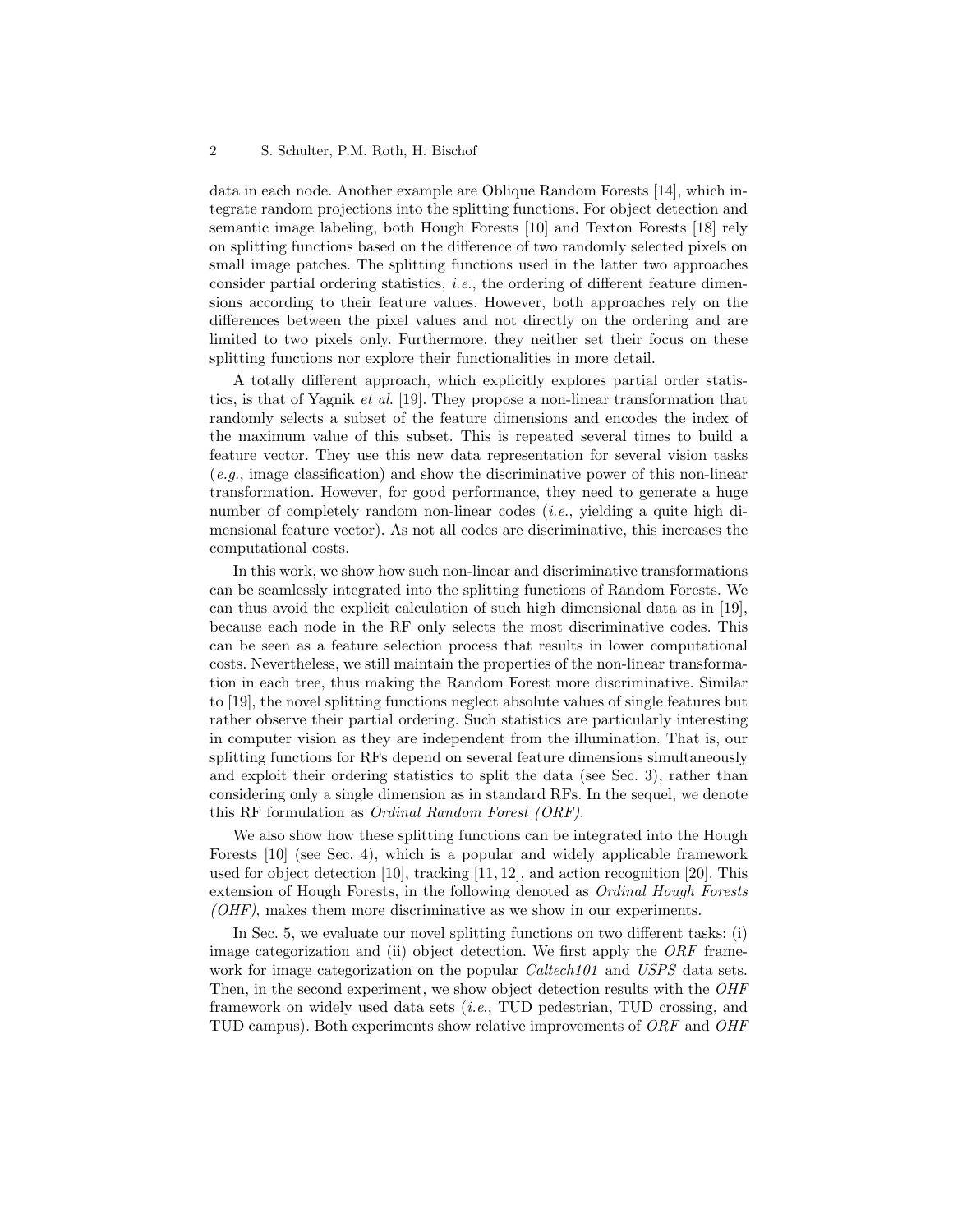compared to standard Random Forest and Hough Forest, indicating the benefits of considering order statistics of several feature dimensions, rather than values of a single dimension.

# 2 Random Forests

Given labeled data  $\{\mathbf x_i, y_i\}_{i=1}^N$ , where  $\mathbf x_i \in \mathbb{R}^D$  is a D-dimensional feature vector,  $y_i \in 1, \ldots, C$  is the corresponding class label, and N is the number of training samples, the goal of a machine learning algorithm is to learn a mapping from a given test sample  $x$  to the correct class label  $y$ . For Random Forests [6] (RF), this is realized by building an ensemble of T randomized decision trees  $\mathcal{T}_t$ ,  $t = 1, \ldots, T$ . The literal purpose of RFs was to solve a supervised classification problem, although this learning approach was already extended to other tasks like regression, semi-supervised learning or density estimation [7]. However, in this work we focus on the classification problem.

During training, the algorithm tries to split the given training data  $\{x_i, y_i\}_{i=1}^N$ in each node, such that samples from different classes are separated. This recursive algorithm continues to split the data until either the maximum depth of the tree is reached, the subset of the data in a node is pure, or the number of samples is below a threshold. If any of these conditions is met, a leaf node is created and the class probability  $p(y|\mathbf{x})$  is estimated by simply counting the number of samples that fell into this leaf node for each class y, normalized such that  $\sum_{y=1}^{C} p(y|\mathbf{x}) = 1$ .

In order to split the data in a single splitting node, a pre-defined number Γ of splitting functions

$$
\xi_{d,\tau}^{j}(\mathbf{x}) = \begin{cases} 0, & \text{if } x_d < \tau \\ 1, & \text{otherwise} \end{cases} \tag{1}
$$

is drawn randomly, where  $j = 1, \ldots, \Gamma, x_d$  denotes the d-th dimension (randomly drawn) in  $x$ , and  $\tau$  is a random threshold, which split the data to the left or right child node. The number  $\Gamma$  of randomly sampled splitting functions is a hyperparameter, pre-defined by the user. The current node selects the function  $\xi_{d,\tau}^{j}$  that best splits the data according to

$$
I = -\frac{|L|}{|L| + |R|} \cdot H(L) - \frac{|R|}{|L| + |R|} \cdot H(R) , \qquad (2)
$$

where  $L$  and  $R$  are the left and right subsets of the data after splitting with  $\xi_{d,\tau}^{j}$ . In our implementation  $H(\cdot) = -\sum_{y=1}^{C} p(y) \cdot (1 - p(y))$  is the Gini index, although the entropy can also be used;  $p(y)$  is the class probability for class y. After having found the best splitting function  $\xi_{d,\tau}^*$  among the  $\Gamma$  sampled ones, the data in that node is split and forwarded to the left and right child nodes, respectively, where the recursive algorithm continues.

During inference, a test sample  $x$  is traversed down all  $T$  trees and ends up in some leaf nodes. Each of these leaf nodes gives a prediction for a class label with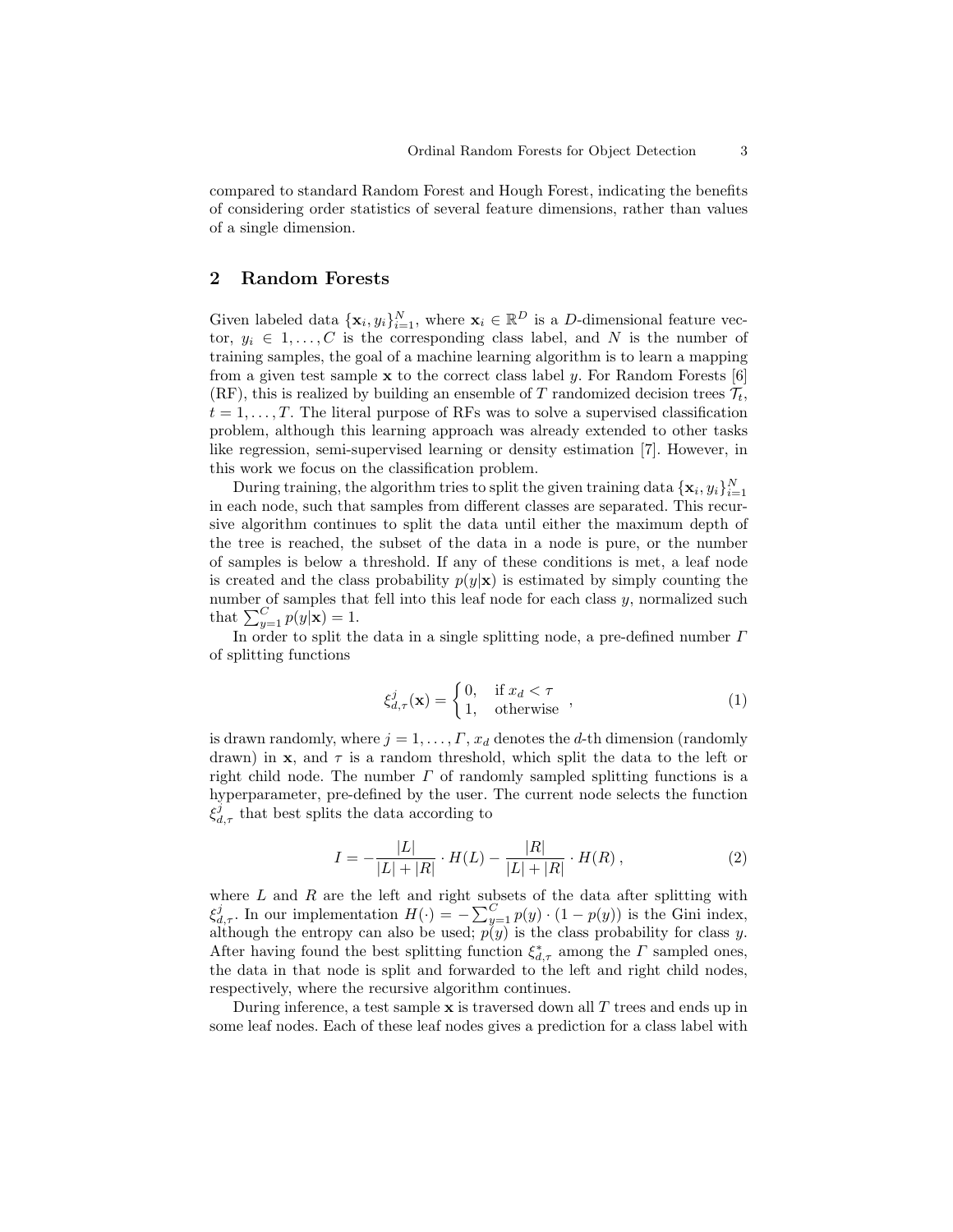#### 4 S. Schulter, P.M. Roth, H. Bischof

its learned class probabilities  $p(y|\mathbf{x})$ . The prediction of the complete ensemble of trees is then given as the average of those class probability estimates:

$$
y^* = \underset{y \in 1, ..., C}{\arg \max} \frac{1}{T} \sum_{t=1}^T p_t(y|\mathbf{x}). \tag{3}
$$

One property of Random Forests is that the generalization error can be estimated as a function of the strength of the individual trees and the diversity among them [6]. The generalization error is given as

$$
GE \le \bar{\rho} \frac{1 - s^2}{s^2},\tag{4}
$$

where  $\bar{\rho}$  is the mean correlation between two pairs of trees and s is the strength of the trees in terms of prediction accuracy. Thus, strong but uncorrelated trees decrease the generalization error.

Random Forests have some desirable properties, especially for computer vision tasks. Due to their hierarchical structure, they are very fast during both training and testing. Furthermore, they can be easily parallelized (also on the GPU [17]) as the trees can be trained and tested independently from each other, making RFs even faster. RFs are inherently multi-class capable and do not rely on heuristic learning schemes like "one-vs.-all" or "one-vs.-one". Breiman [6] also states that RFs can handle significant amounts of noisy data. These reasons led to various applications for Random Forests [7], like semantic image labeling [18], object detection [10], object tracking [11, 12], or image classification [4, 15].

# 3 Ordinal Split Functions for Random Forests

In this section, we introduce our novel splitting function for Random Forests that is based on partial order statistics. We thus modify the splitting function in Eq. (1) with the goal to neglect absolute values of single dimensions in a feature vector x and observe order statistics between several features instead.

We define our novel splitting function as

$$
\psi_{\mathbf{D},\delta}^{j}(\mathbf{x}) = \begin{cases} 0, & \text{if } \arg \max_{d \in \{0,\dots,K-1\}} x(\mathbf{D})_d = \delta \\ 1, & \text{otherwise} \end{cases}, \tag{5}
$$

where  **is a vector of length K containing randomly sampled indices in the range**  $0, \ldots, D-1$ ;  $x(D)$  is the K-dimensional vector containing the feature dimension indexed by the vector  $\mathbf{D}$ ;  $\delta$  is an integer value in the range  $[0, \ldots, K-1]$ . That is, to define such a splitting function, we have to construct the random vector **D** that selects K dimensions of the data sample **x**, yielding the vector  $x(\mathbf{D})$ . Then, the response r of this data sample is defined as the index of the maximum element in  $x(\mathbf{D})$ , which is in the range  $[0, \ldots, K-1]$ . If the response matches  $\delta$ , the sample is forwarded to the left child node, otherwise to the right child node.

Let us now consider this splitting function in more detail. The standard splitting function given by Eq. (1) only considers a single feature dimension and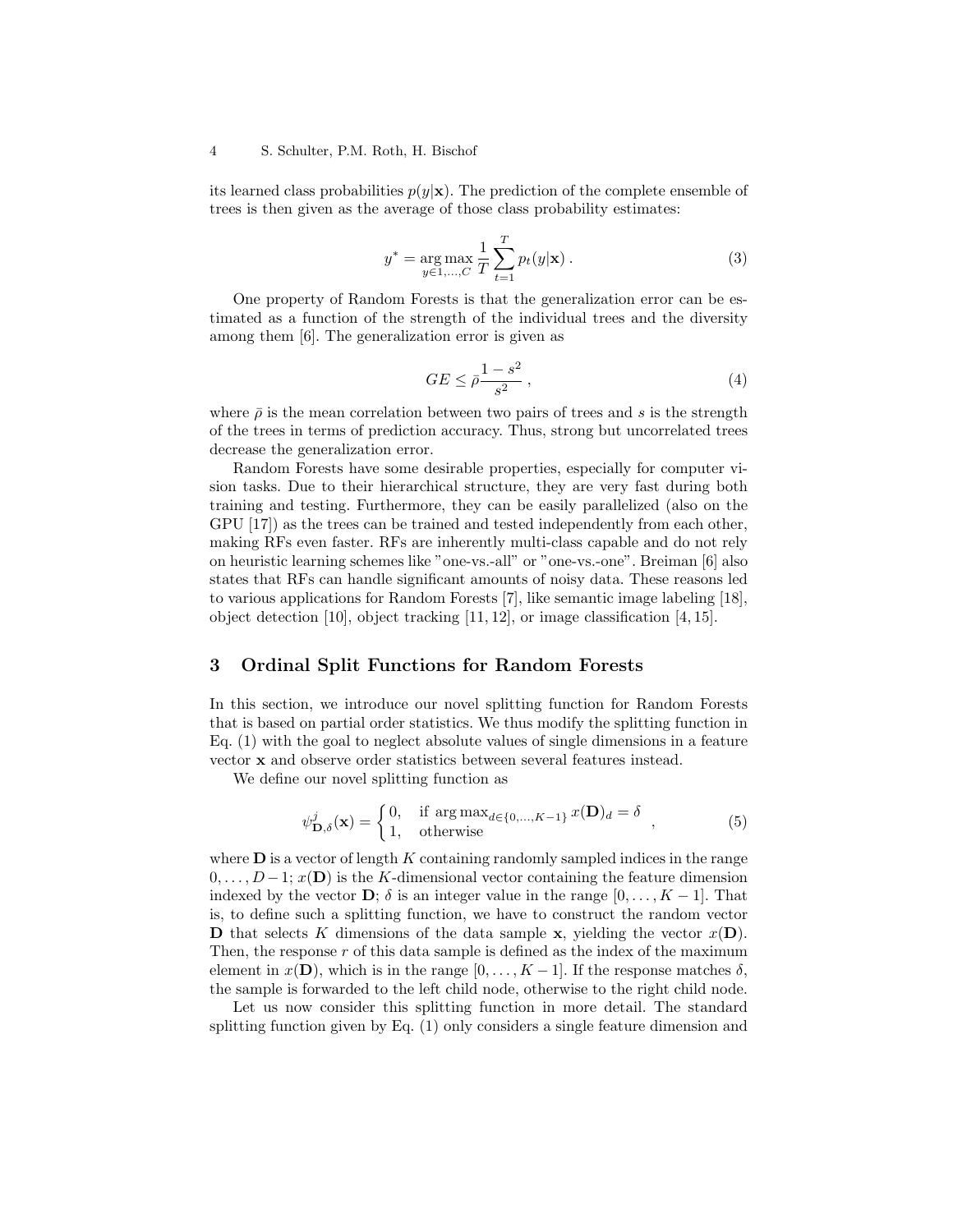thresholds the values of this dimension. Samples x having a higher/lower value in a single dimension  $x_d$  than a threshold  $\tau$  are forwarded to the left/right child nodes. After having split the data, the only commonality of the samples in one of the child nodes is that the values in one dimension are above/below  $\tau$ . On the other hand, considering our novel splitting functions  $\psi_{\mathbf{D},\delta}^{j}$  in Eq. (5), the (enforced) commonality of split data is much higher, thus making the splitting functions stronger. Considering samples in the left child node after splitting, all samples within this node fulfill  $K - 1$  inequalities. Namely, one of the randomly selected feature dimensions has a higher value than  $K - 1$  other feature dimensions. Although samples in the right child node only fulfill a single constraint, namely that the selected feature dimension is not the maximum, the overall (enforced) commonality of split data is still higher than in standard RFs, thus yielding stronger decision trees.

However, making single trees in an ensemble method stronger can be harmful, as often the diversity is reduced. As mentioned above (see Eq. (4)), to reduce the generalization error, we have to increase the strength of single trees, while still keeping the diversity across the forest. The new splitting functions  $\varPsi_{\mathbf{D},\delta}^j$  make the trees stronger, but we keep the diversity as the functions are still drawn complete randomly. Additionally, the number of available ordinal splitting functions is now  $\binom{D}{K}$ , instead of only D in standard splitting functions. Thus, the number of available splitting functions increases with K, as long as  $K \leq \frac{D}{2}$ .

Finally, we have to note that such transformations [19] or splitting functions like in Eq. (5) are only meaningful if the distributions of data samples from different classes do not share the same covariance information. Otherwise, relations between feature dimensions are not discriminative at all. That is, pure machine learning or artificial data is often not suitable for such splitting functions, however, when working with vision data, partial order statistics make sense for most data representations (e.g., consider simple pixel tests [10, 18]).

### 4 Extension to Hough Forests

We now describe the extension of our splitting functions, introduced in Sec. 3, to the Hough Forests (HF) [10]. First, we briefly review HF and then integrate our novel splitting functions into the original formulation of [10].

Hough Forests work on small patches  $\mathcal{P}_i$  extracted at random locations within a given bounding box from positive and negative training images of an object. Each patch is described with several features, termed channels. Positive samples additionally store an offset vector  $\mathbf{o}_i$  pointing to the center of the bounding box. HFs then try to separate positive from negative patches and simultaneously cluster together similar positive patches according to their offset vectors  $o_i$ .

The splitting functions in the HF framework are defined as follows:

$$
\Omega(\mathcal{P}_i; a, p, q, r, s, \tau) = \begin{cases} 0, & \text{if } \mathcal{P}_i^a(p, q) < \mathcal{P}_i^a(r, s) + \tau \\ 1, & \text{otherwise} \end{cases}, \tag{6}
$$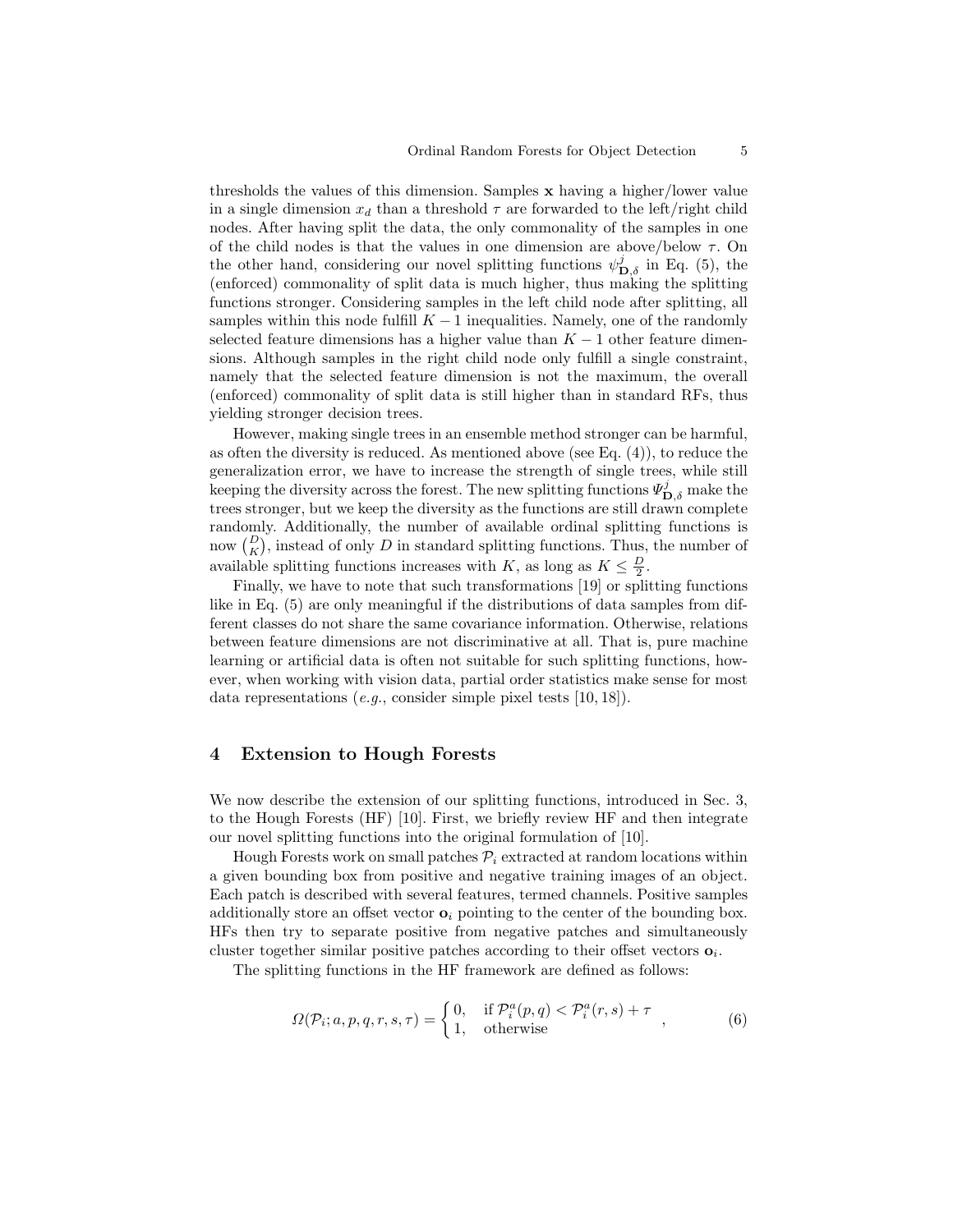where *a* indicates the feature channel,  $\mathcal{P}_i^a$  is the calculated feature response of feature type a for patch  $\mathcal{P}_i$ ,  $(p, q)$  and  $(r, s)$  define two pixel locations within  $\mathcal{P}_i^a$ and  $\tau$  is a threshold. That is, each node in the HF randomly selects a feature channel and two pixels within the patch  $\mathcal{P}_i$  and calculates the difference of the feature values. This difference is then thresholded to determine which patches are forwarded to the left or the right child node. This is already quite similar to our previously defined splitting functions (Eq. (5)) based on partial order statistics, however, only two pixels are considered and a different thresholding is applied.

To integrate the ordinal splitting functions into the Hough Forest framework, we also build on only one feature channel but select  $K \geq 2$  pixels. Then, we split the data in the same way as described in Sec. 3 by forwarding all patches  $\mathcal{P}_i$ to the left child, if the maximum pixel index is equal to the "threshold"  $\delta$  (an integer between 0 and  $K-1$ ). Hence, we forward patches  $\mathcal{P}_i$  to the left child node if all  $K-1$  inequalities (*i.e.*, simple pixel tests) are fulfilled. All other patches are forwarded to the right child node. Then, the standard growing procedure of HFs continues by selecting the best randomly sampled splitting function according to the optimization objective (see [10] for more details).

In contrast to the works of Gall and Lempitsky [10] (and Shotton et al. [18]), we define splitting functions solely based on partial ordering of feature dimensions, not limited to two features (or pixels).

# 5 Experimental Evaluation

To demonstrate the benefits of our ordinal splitting functions, we perform two different experiments. First, image classification using Random Forests and, second, object detection using Hough Forests.

Table 1. Classification accuracy on the *Caltech101* data set, where the columns correspond to different forest sizes T. The rows show the evaluated methods, RF and ORF, where different values for the parameter  $K$  of ORF are tested. Best performing methods are marked bold for each forest size.

| Method       | $T=1$ | $T=5$ | $T=10$ | $T=20$ | $T=50$ | $T=100$ |
|--------------|-------|-------|--------|--------|--------|---------|
| RF           | .161  | .256  | .347   | .412   | .461   | .492    |
| ORF, $K=2$   | .257  | .363  | .405   | .445   | .486   | .496    |
| ORF, $K=3$   | .262  | .370  | .402   | .435   | .483   | .499    |
| ORF, $K = 4$ | .262  | .372  | .399   | .443   | .489   | .508    |
| ORF, $K=5$   | .266  | .369  | .422   | .460   | .488   | .507    |
| ORF, $K=6$   | .273  | .387  | .411   | .455   | .497   | .511    |
| ORF, $K=7$   | .269  | .379  | .421   | .440   | .498   | .520    |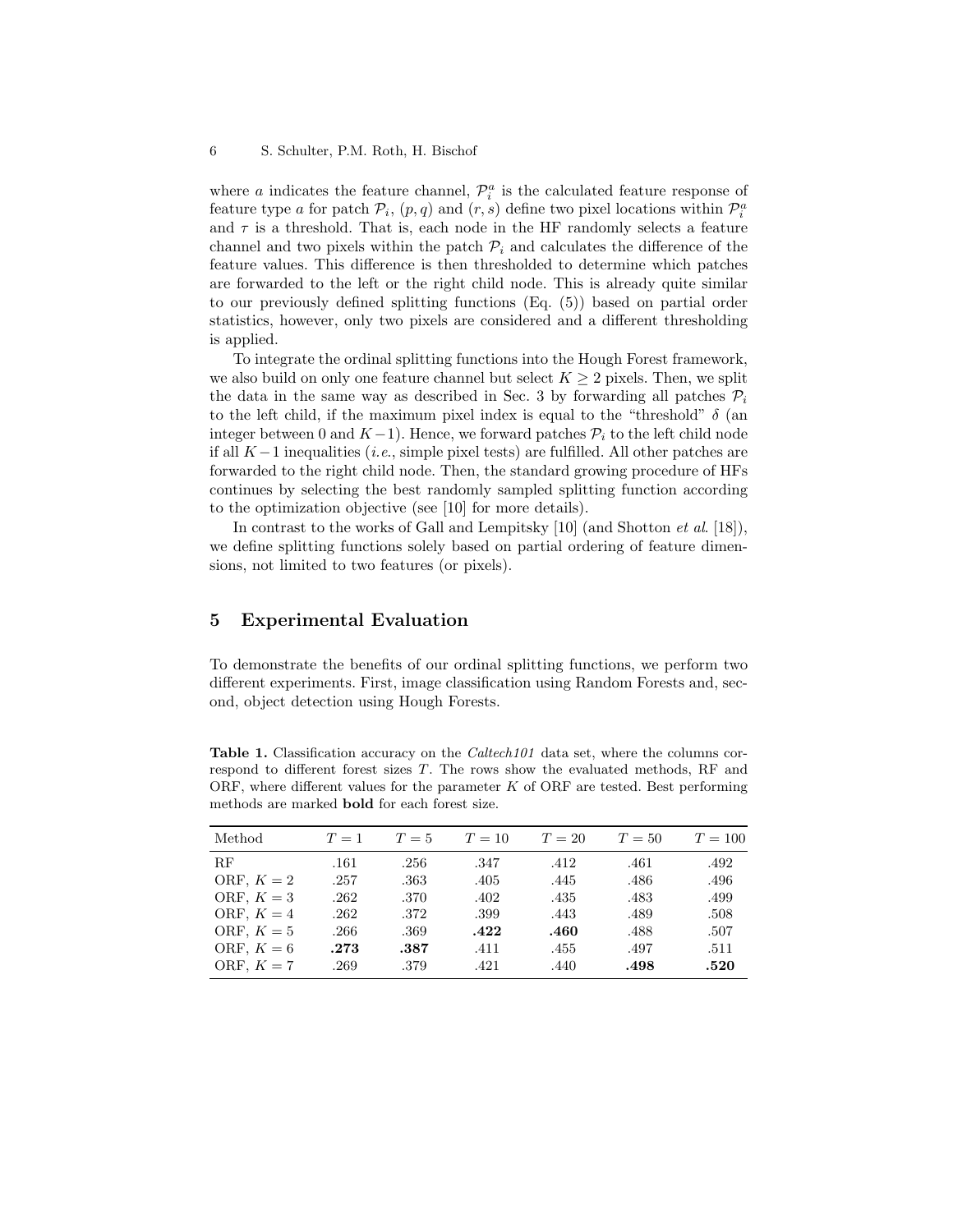### 5.1 Image Classification

We first evaluate the novel ordinal splitting functions on two image classification tasks and compare it to the standard Random Forest framework [6]. We use the popular *Caltech101* object categorization data set [9] and the USPS digit categorization data set  $[13]$ <sup>1</sup>. The *Caltech101* data set contains images from 101 categories (we leave out the additional background class), where we use 15 images per class for training and 10 images for testing. This results in a training set of 1515 images and a test set of 1010 images. As feature representation, we used  $PHOW$  features  $[5]^2$ , for gray and color channels, each with a codebook size of 600 (computed with k-means), ending up in a 1200-dimensional feature vector.

The USPS data set consists of 7291 training samples and 2007 test samples from 10 different classes, i.e., hand-written digits from 0 to 9. The 256 dimensions of the feature vectors in this data set contain the raw pixel values from a  $16 \times$ 16 gray scale image capturing the handwritten digits (the feature values are normalized in the range  $[0, 1]$ .

Table 2. Classification accuracy on the USPS data set, where the columns correspond to different forest sizes  $T$ . The rows show the evaluated methods, RF and ORF, where different values for the parameter  $K$  of ORF are tested. Best performing methods are marked bold for each forest size.

| Method     | $T=1$ | $T=5$ | $T=10$ | $T=20$ | $T=50$ | $T = 100$ |
|------------|-------|-------|--------|--------|--------|-----------|
| RF         | .820  | .888  | .917   | .926   | .936   | .938      |
| ORF, $K=2$ | .851  | .924  | .939   | .946   | .947   | .950      |
| ORF, $K=3$ | .841  | .926  | .936   | .944   | .949   | .949      |
| ORF, $K=4$ | .849  | .917  | .930   | .941   | .944   | .949      |
| ORF, $K=5$ | .834  | .911  | .929   | .938   | .945   | .947      |
| ORF, $K=6$ | .828  | .904  | .925   | .938   | .941   | .943      |
| ORF, $K=7$ | .816  | .899  | .927   | .933   | .939   | .941      |

We compare our novel Ordinal Random Forest (ORF) framework with standard Random Forests<sup>3</sup>. We evaluate our approach for different numbers of trees in the forest and, for  $ORF$ , also for different values of the window size  $K$ . As suggested in [6], we set the number of randomly sampled splitting functions per suggested in [0], we set the number of randomly sampled splitting functions per node in the standard RF to  $\sqrt{D}$ , where D is the feature dimensionality. As already mentioned in Sec. 3 we have to increase the number of sampled splitting functions for our approach as the feature space is increasing when sampling more than one feature for a single splitting function. In fact, the number of possible combinations of K feature dimensions is  $\binom{D}{K}$ , resulting in  $\sqrt{\binom{D}{K}}$  sampled

 $\frac{1}{\alpha}$  http://www.cs.nyu.edu/~roweis/data.html

<sup>2</sup> We use the publicly available toolbox from http://www.vlfeat.org/

<sup>3</sup> We use public code from http://code.google.com/p/randomforest-matlab/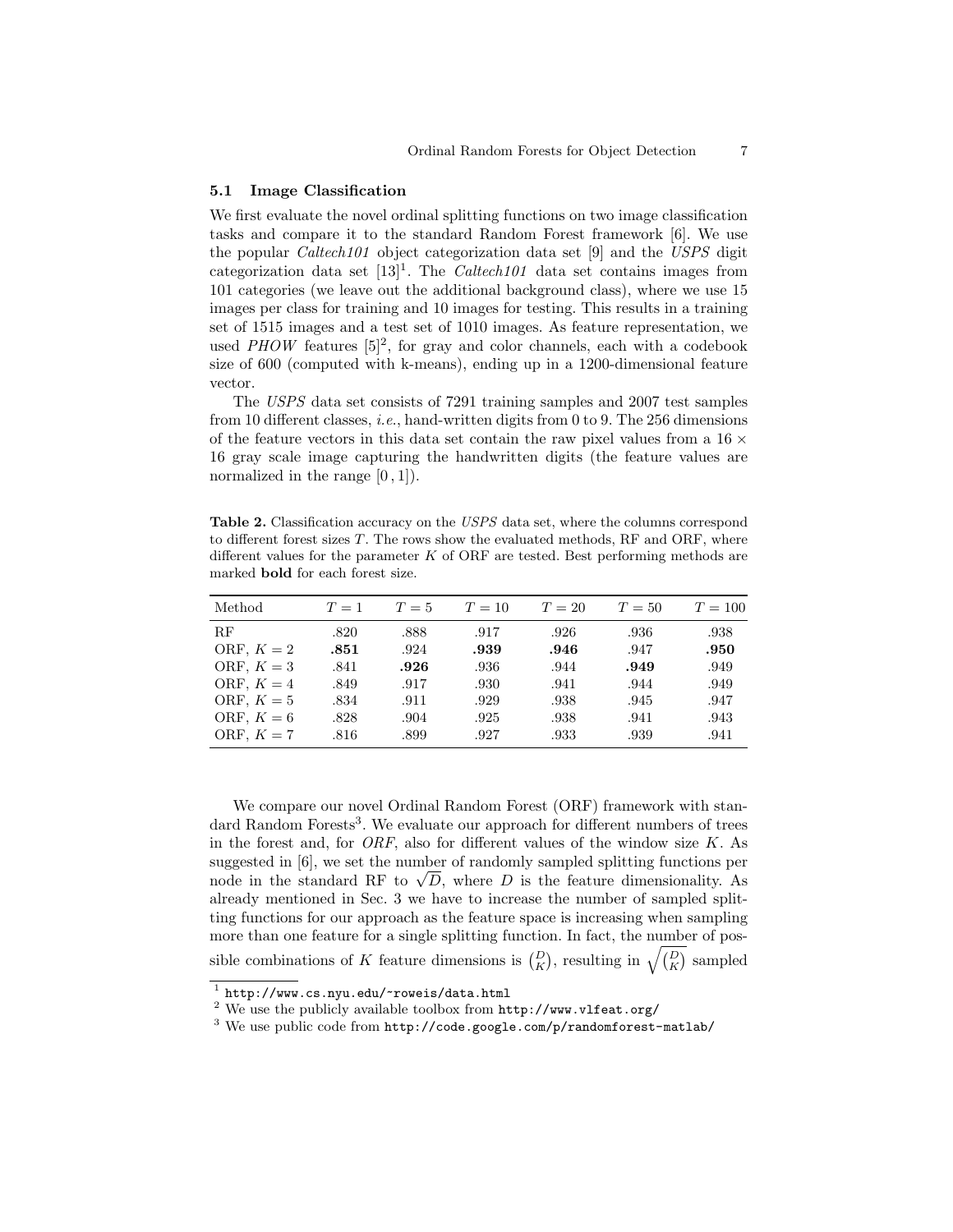splitting functions for *ORF*. However, to keep the computational effort on a reasonable level, we reduced the number of sample tests to 500, which has been shown to be enough for our purposes. We depict our results for both data sets in Tables 1 and 2, respectively. As can be seen from both tables, compared to the standard RF, ORF improves the classification scores for all sizes of the forest and different values of the parameter  $K$ . Furthermore, we note that best results are obtained with higher values of K on the Caltech101 data set and with lower values on the USPS data set. A reason for this could be the large amount of classes in Caltech101 in combination with the rather small amount of training data, thus requiring stronger splits.



Fig. 1. (a-c) Precision-recall curves of OHF and HF on the three data sets, *i.e.*, TUDpedestrian, TUD-crossing, and TUD-campus.

### 5.2 Object detection

In the second experiment, we evaluate our extension of HFs [10] with ordinal splitting functions (see Sec. 4) and compare it with the standard HF implementation on three popular pedestrian detection benchmarks, namely the TUDpedestrian, TUD-crossing, and TUD-campus data sets [2], which were often used for evaluating Hough Forest-based approaches [3, 16].

The TUD-pedestrian data set contains 400 bounding-box annotated persons and 250 test images, capturing 311 pedestrians. The other data sets, TUDcrossing and TUD-campus, are smaller and contain only test sets with 201 and 71 images, respectively. We thus use the training images from the TUD-pedestrian data set as training data for all 3 test sets. For training, we uniformly extracted the patches from all training images, such that the total amount of positive training patches is around 10000; we use the same amount of negative patches, randomly cropped from the background.

For all our experiments we used 15 trees and a maximum depth of 15, similar to [10]. We use the publicly available implementation<sup>4</sup> for the Hough Forests,

 $^4$  http://www.vision.ee.ethz.ch/~gallju/projects/houghforest/houghforest. html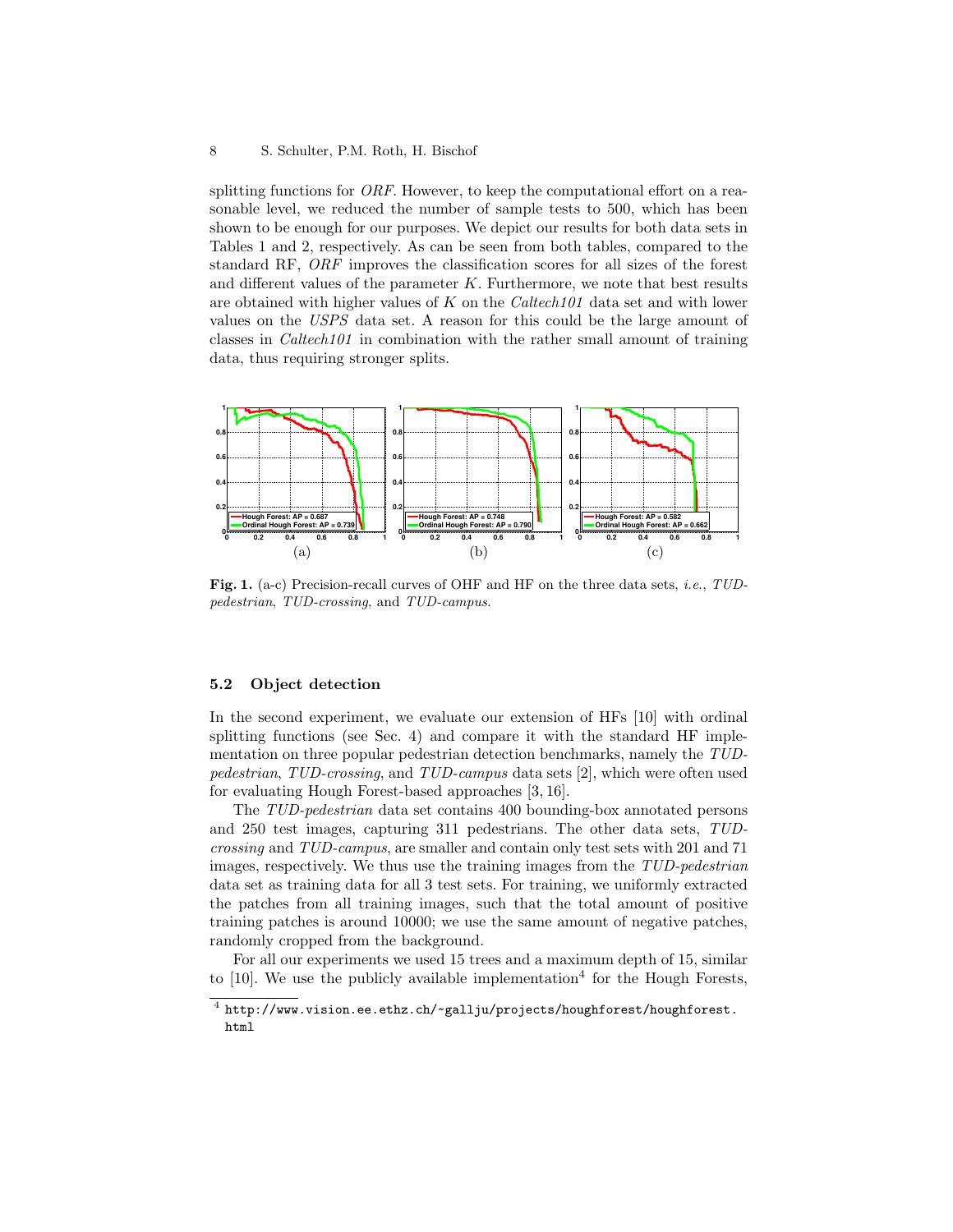where we also build our extensions on. Due to computational reasons, we set the number of randomly sampled tests for both methods to 2000, although our splitting functions would theoretically require more, as soon as  $K > 2$ . Nevertheless, we also evaluate the influence of the number of randomly drawn splitting functions (see Table 3). For all other evaluations we set  $K = 4$ .

We depict our results as precision-recall curves in Figure 1 and also report the average precision values [8]. As can be seen from the figures, the novel splitting function can boost the performance on all three data sets. All results are averaged over 3 independent test runs to compensate for the randomness in the training procedure of the forests.

Table 3. Average precision values on the *TUD-crossing* data set for different parameter values. The columns correspond to different numbers of randomly sampled splitting functions  $\Gamma$ . The rows show the evaluated methods, HF and *OHF* (with different values for  $K$ ). Best performing methods are marked **bold** for each  $\Gamma$ .

| Method       | $\Gamma = 500$ | $\Gamma = 1000$ | $\Gamma = 2000$ | $\Gamma = 3000$ |
|--------------|----------------|-----------------|-----------------|-----------------|
| HF           | .757           | .753            | .761            | .733            |
| OHF, $K=2$   | .781           | .776            | .779            | .767            |
| OHF, $K=3$   | .784           | .782            | .784            | .772            |
| OHF, $K = 4$ | .762           | .782            | .761            | .769            |
| OHF, $K=5$   | .771           | .764            | .769            | .772            |
| OHF, $K=6$   | .770           | .763            | .776            | .776            |

We also evaluate the influence of the parameter  $K$  and the number of sampled random tests per node,  $\Gamma$ , on the *Ordinal Hough Forest*. For comparison, we also added the performance of the standard Hough Forests (HF) for different values of Γ. Table 3 shows the results as average precision values. As can be seen from the table, OHF outperforms HF for all parameter settings. Furthermore, to get good performance, the number of randomly sampled splitting functions  $\Gamma$  has to be increased with  $K$ . This is somehow clear, as also the possible number of available splitting functions increases with K.

# 6 Conclusion

Partial order statistics, which neglect absolute values of features and only consider relative differences and orderings, have recently shown good discriminative power; especially, when dealing with high dimensional data. In this work, we adopted these ideas and proposed a novel, more discriminative splitting function for Random Forests. We integrated this splitting function into both, the Random Forest and the Hough Forest frameworks. To demonstrate the benefits of the proposed approach, we applied it for two different tasks, i.e., image categorization and object detection. In both cases the discriminative power can